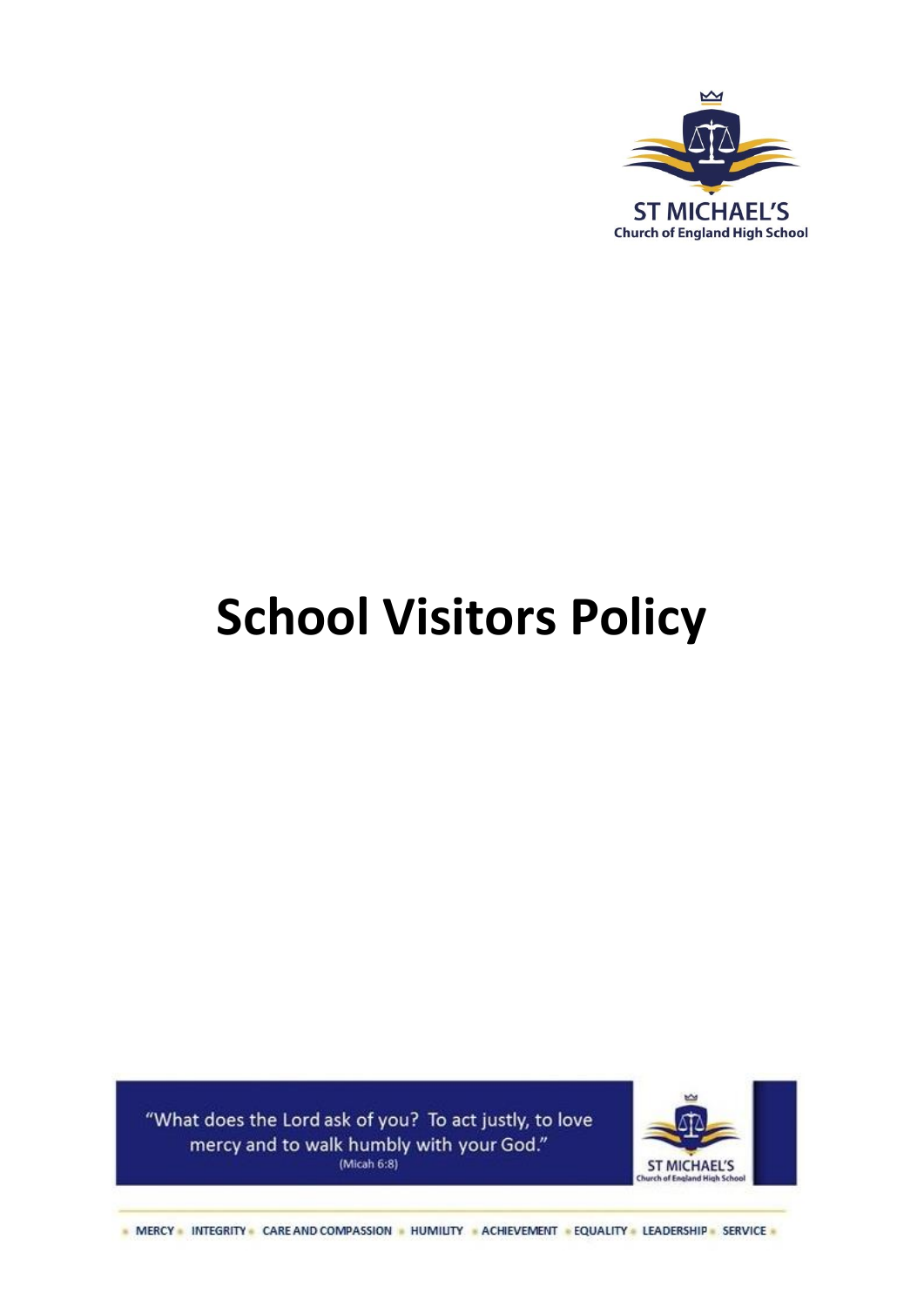# **Contents**

Statement of Intent

- 1. Context
- 2. Policy Responsibility
- 3. Where and to whom the policy applies
- 4. Protocol and Procedures
- 5. Staff Development
- 6. Linked Policies
- 7. Policy Review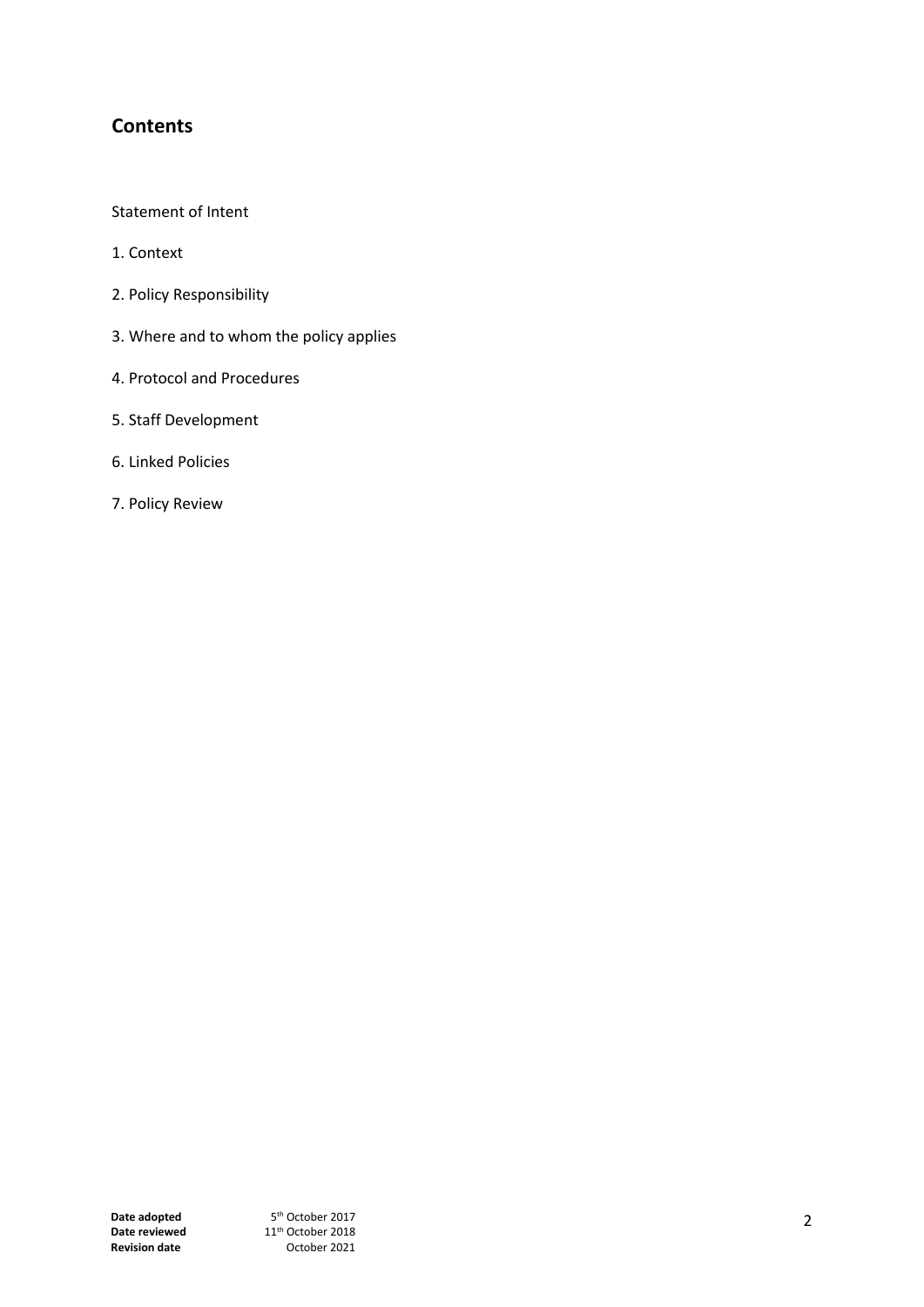## **Statement of Intent**

In our school, our Christian vision shapes all we do. All members of the school community are committed to upholding the St Michael's Church of England Christian values:

- to show love, care and kindness to all in our community
- to value what we have and to share with others
- to enable everyone to achieve their full potential

This policy aims ensuring that all children are safeguarded both during school hours and during out of school hours activities which are arranged by the school. The ultimate aim is to ensure that students at St Michael's Church of England High School can learn and enjoy extra-curricular experiences, in an environment where they are safe from harm.

The adoption and implementation of this policy will ensure that a clear protocol is in place for the admittance of external visitors to the school which is understood by all staff, governors, visitors and parents and conforms to child protection and safeguarding guidelines.

| Headteacher        | Date: |
|--------------------|-------|
| Chair of governors | Date: |

Signed by: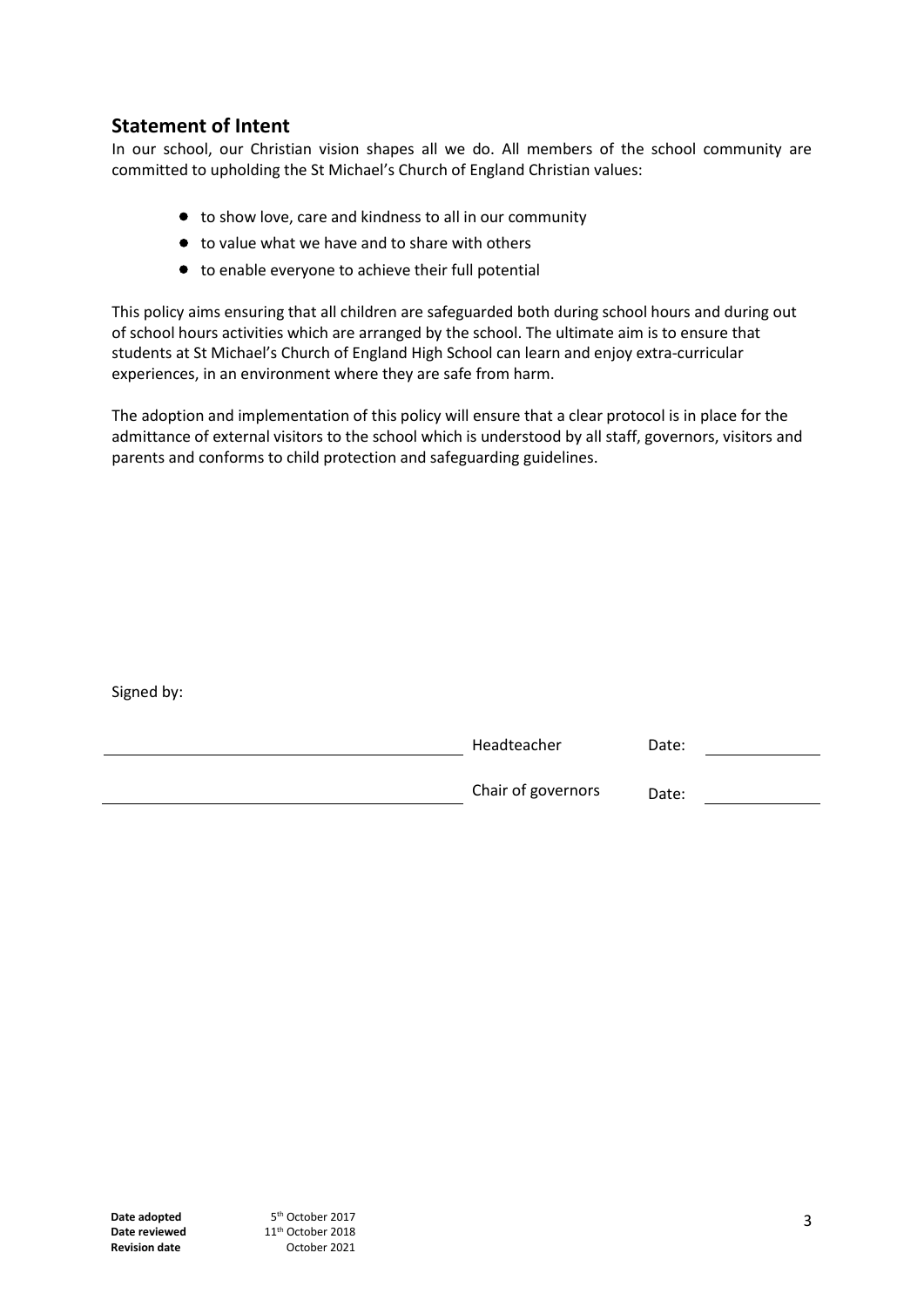### **1. Context**

- 1.1 The governing board assures all visitors a warm, friendly and professional welcome to St Michael's Church of England High School, whatever the purpose of their visit.
- 1.2 The school has a legal duty of care for the health, safety, security and wellbeing of all pupils and staff. This duty of care incorporates the duty to safeguard all pupils from subjection to any form of harm, abuse or nuisance. It is the responsibility of the governing board and senior staff to ensure that this duty is uncompromised at all times.
- 1.3 In performing this duty, the governing board recognises that there can be no complacency where child protection and safeguarding procedures are concerned. The school therefore requires that ALL VISITORS (without exception) comply with the following policy and procedures. Failure so to do may result in the visitor's escorted departure from the school site.

## **2. Policy Responsibility**

2.1 The Designated Safeguarding Lead (DSL) is the member of staff responsible for implementation, coordination and review of this policy. This person will also be responsible for liaising with the school's security staff and, as appropriate, the Assistant Headteacher, Facilities and Resources. All breaches of this procedure must be reported to the DSL.

## **3. Where and to whom the policy applies**

- 3.1 The school is deemed to have control and responsibility for its pupils anywhere on the school site (i.e. within the school boundary fence), during normal school hours, during school organised after school activities and on school organised (and supervised) off-site activities. The policy applies to:
	- all staff employed by the school
	- all external visitors entering the school site during the school day or for after school
	- activities (including peripatetic tutors, sports coaches, and topic related visitors e.g.
	- authors, journalists)
	- all governors of the school
	- all parents and volunteers
	- all pupils
	- other Education related personnel (Local Authority Advisors, Inspectors)
	- building & maintenance and all other Independent contractors visiting the school
	- premises
	- ICT managed service and all other Independent contractors visiting the school
	- premises associated to this
	- independent contractors who may transport students on minibuses or in taxis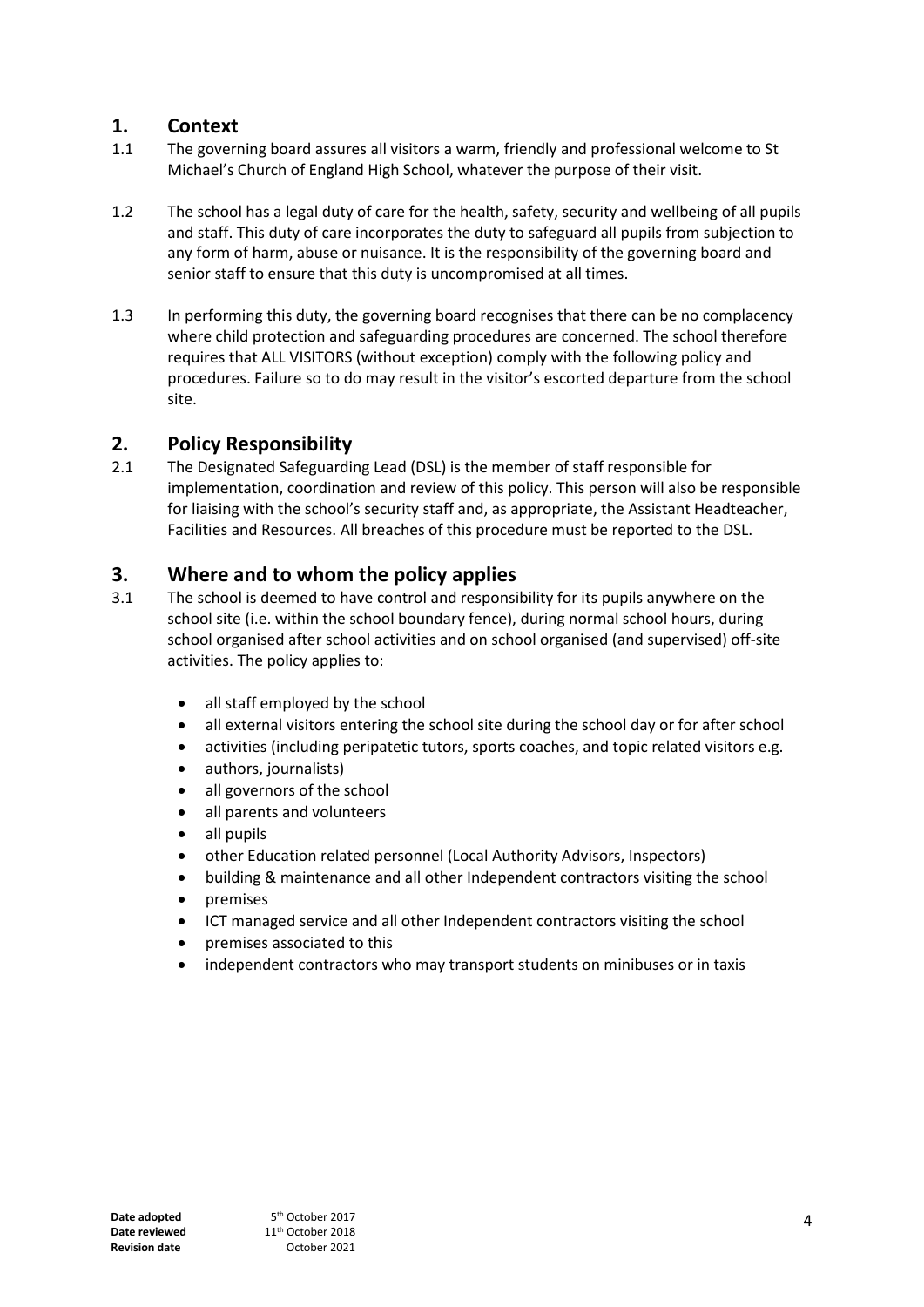# **4. Protocol and Procedures**

#### **4.1 Visitors to the School**

- 4.1.1 All visitors to the school may be asked to bring formal identification with them at the time of their visit (unless they are named on the approved visitors list as set out below). They must follow the procedure below.
- 4.1.2 When on site, all visitors must report to reception first. No visitor is permitted to enter the school via any other entrance under any circumstances.
- 4.1.3 At reception, all visitors must state the purpose of their visit and who has invited them. They should be ready to produce formal identification upon request.
- 4.1.4 All visitors will be asked to sign the Inventry Visitors System. This is make note of their name, organisation, who they are visiting, car registration and it will produce a photograph visitor badge.
- 4.1.5 All visitors will be required to wear this visitor badge throughout their visit. The badge must remain visible at all times.
- 4.1.6 Visitors will be escorted to their point of contact OR their point of contact will be asked to come to reception to receive the visitor. The contact will be responsible for the visitor while they are on site. The visitor must not be allowed to move about the site unaccompanied unless they are registered on the Approved Visitor List.

#### **4.2 Approved Visitor List**

- 4.2.1 The school will hold an approved visitor list for visitors who frequently visit the school site to undertake work within the school (including contractors and supply staff).
- 4.2.2 To qualify for this list, the visitor must have demonstrated prior to the visit that they have a current clear enhanced DBS check and a copy of this has been registered on the school's Central Record (a current DBS is defined as no more than 3 years old).
- 4.2.3 Visitors on the approved list MUST follow the same procedures on entry to the premises (i.e. come to reception and sign in via the Inventry Visitors System). A copy of the approved visitor list will be kept at reception at all times.

#### **4.3 Visitors Departure from School**

- 4.3.1 On departing the school, visitors MUST leave via reception and:
	- scan the barcode on the Inventry Visitors System
	- return the identification badge to reception

#### **4.4 Unknown/Uninvited Visitors to the School**

- 4.4.1 Any visitor to the school site who is not wearing an identity badge should be challenged politely to enquire who they are and their business on the school site.
- 4.4.2 They should then be escorted to reception to sign the Inventry Visitors System and be issued with an identity badge. The procedures under "Visitors to the School" above will then apply.
- 4.4.3 In the event that the visitor refuses to comply, they will be asked to leave the site